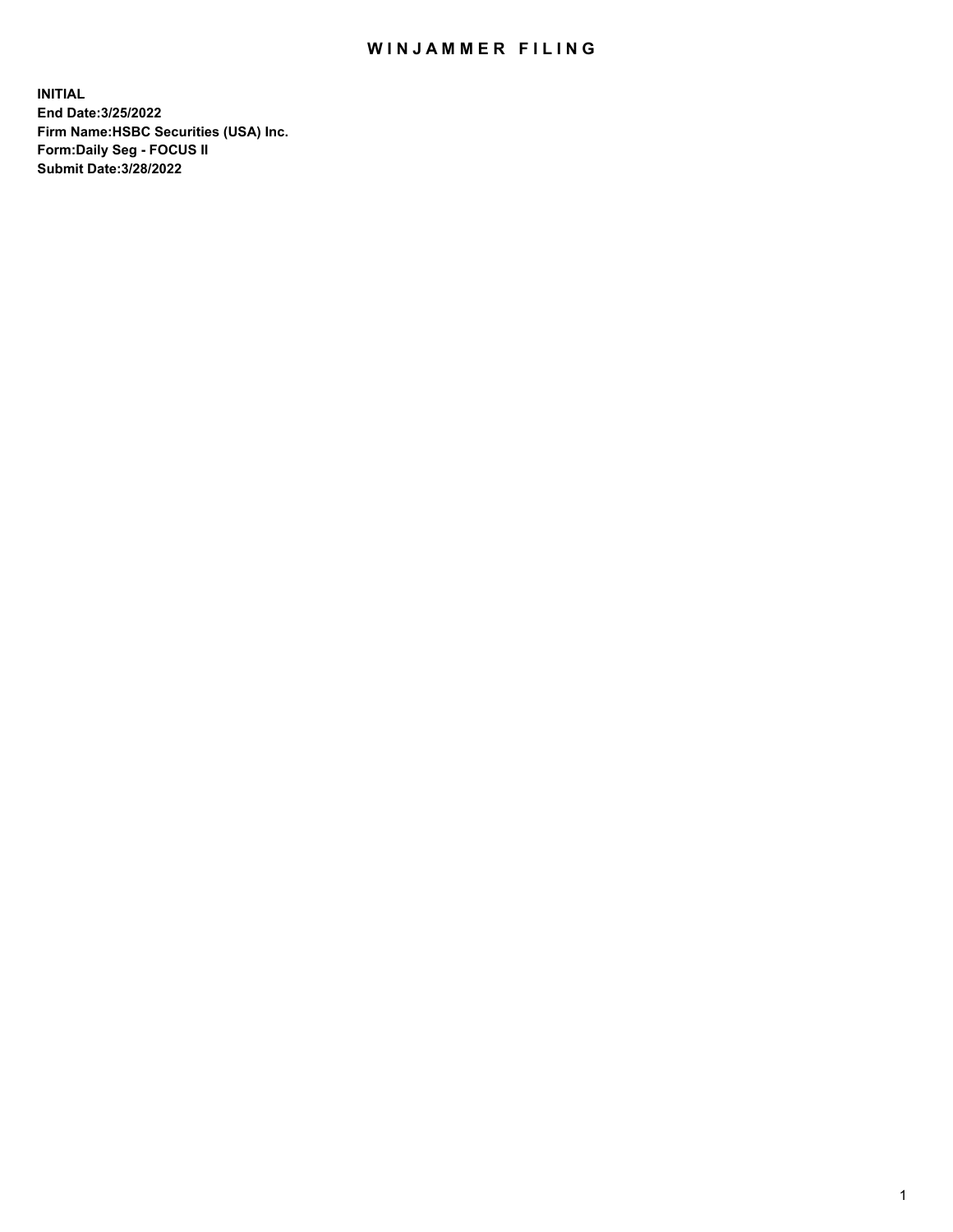**INITIAL End Date:3/25/2022 Firm Name:HSBC Securities (USA) Inc. Form:Daily Seg - FOCUS II Submit Date:3/28/2022 Daily Segregation - Cover Page**

| Name of Company                                                                                                                                                                                                                                                                                                                | <b>HSBC Securities (USA) Inc.</b>                                           |
|--------------------------------------------------------------------------------------------------------------------------------------------------------------------------------------------------------------------------------------------------------------------------------------------------------------------------------|-----------------------------------------------------------------------------|
| <b>Contact Name</b>                                                                                                                                                                                                                                                                                                            | <b>Michael Vacca</b>                                                        |
| <b>Contact Phone Number</b>                                                                                                                                                                                                                                                                                                    | 212-525-7951                                                                |
| <b>Contact Email Address</b>                                                                                                                                                                                                                                                                                                   | michael.vacca@us.hsbc.com                                                   |
| FCM's Customer Segregated Funds Residual Interest Target (choose one):<br>a. Minimum dollar amount: ; or<br>b. Minimum percentage of customer segregated funds required:%; or<br>c. Dollar amount range between: and; or<br>d. Percentage range of customer segregated funds required between: % and %.                        | 110,000,000<br>$\underline{\mathbf{0}}$<br>0 <sub>0</sub><br>0 <sub>0</sub> |
| FCM's Customer Secured Amount Funds Residual Interest Target (choose one):<br>a. Minimum dollar amount: ; or<br>b. Minimum percentage of customer secured funds required:%; or<br>c. Dollar amount range between: and; or<br>d. Percentage range of customer secured funds required between: % and %.                          | 15,000,000<br><u>0</u><br>0 <sub>0</sub><br>0 <sub>0</sub>                  |
| FCM's Cleared Swaps Customer Collateral Residual Interest Target (choose one):<br>a. Minimum dollar amount: ; or<br>b. Minimum percentage of cleared swaps customer collateral required:% ; or<br>c. Dollar amount range between: and; or<br>d. Percentage range of cleared swaps customer collateral required between:% and%. | 75,000,000<br><u>0</u><br><u>00</u><br>00                                   |

Attach supporting documents CH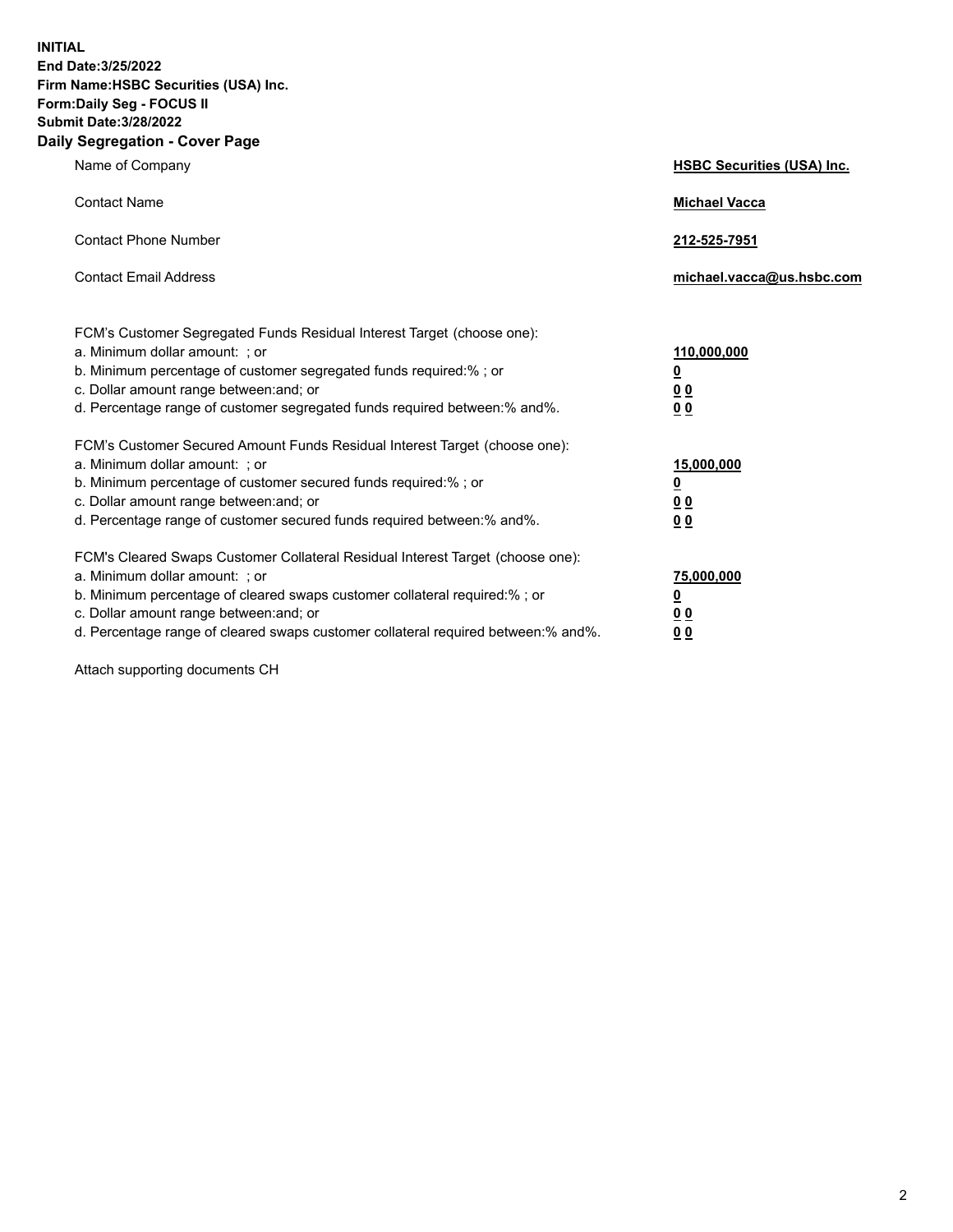**INITIAL End Date:3/25/2022 Firm Name:HSBC Securities (USA) Inc. Form:Daily Seg - FOCUS II Submit Date:3/28/2022 Daily Segregation - Secured Amounts** Foreign Futures and Foreign Options Secured Amounts Amount required to be set aside pursuant to law, rule or regulation of a foreign government or a rule of a self-regulatory organization authorized thereunder 1. Net ledger balance - Foreign Futures and Foreign Option Trading - All Customers A. Cash **105,679,974** [7315] B. Securities (at market) **44,986,617** [7317]

2. Net unrealized profit (loss) in open futures contracts traded on a foreign board of trade **21,518,500** [7325] 3. Exchange traded options

**0** [7305]

**172,185,234** [7355]

**172,185,234** [7360]

**48,292,548** [7380]

- a. Market value of open option contracts purchased on a foreign board of trade **0** [7335]
- b. Market value of open contracts granted (sold) on a foreign board of trade **0** [7337]
- 4. Net equity (deficit) (add lines 1. 2. and 3.) **172,185,091** [7345]
- 5. Account liquidating to a deficit and account with a debit balances gross amount **191** [7351] Less: amount offset by customer owned securities **-48** [7352] **143** [7354]
- 6. Amount required to be set aside as the secured amount Net Liquidating Equity Method (add lines 4 and 5)
- 7. Greater of amount required to be set aside pursuant to foreign jurisdiction (above) or line 6.

## FUNDS DEPOSITED IN SEPARATE REGULATION 30.7 ACCOUNTS

- 1. Cash in banks
	- A. Banks located in the United States **26,620,625** [7500]
	- B. Other banks qualified under Regulation 30.7 **0** [7520] **26,620,625** [7530]
- 2. Securities
	- A. In safekeeping with banks located in the United States **44,986,617** [7540]
	- B. In safekeeping with other banks qualified under Regulation 30.7 **0** [7560] **44,986,617** [7570]
- 3. Equities with registered futures commission merchants
	- A. Cash **0** [7580]
	- B. Securities **0** [7590]
	- C. Unrealized gain (loss) on open futures contracts **0** [7600]
	- D. Value of long option contracts **0** [7610]
	- E. Value of short option contracts **0** [7615] **0** [7620]
- 4. Amounts held by clearing organizations of foreign boards of trade
	- A. Cash **0** [7640]
	- B. Securities **0** [7650]
	- C. Amount due to (from) clearing organization daily variation **0** [7660]
	- D. Value of long option contracts **0** [7670]
	- E. Value of short option contracts **0** [7675] **0** [7680]
- 5. Amounts held by members of foreign boards of trade
	- A. Cash **127,352,040** [7700]
	- B. Securities **0** [7710]
	- C. Unrealized gain (loss) on open futures contracts **21,518,500** [7720]
	- D. Value of long option contracts **0** [7730]
	- E. Value of short option contracts **0** [7735] **148,870,540** [7740]
- 6. Amounts with other depositories designated by a foreign board of trade **0** [7760]
- 7. Segregated funds on hand **0** [7765]
- 8. Total funds in separate section 30.7 accounts **220,477,782** [7770]
- 9. Excess (deficiency) Set Aside for Secured Amount (subtract line 7 Secured Statement Page 1 from Line 8)
- 10. Management Target Amount for Excess funds in separate section 30.7 accounts **15,000,000** [7780]
- 11. Excess (deficiency) funds in separate 30.7 accounts over (under) Management Target **33,292,548** [7785]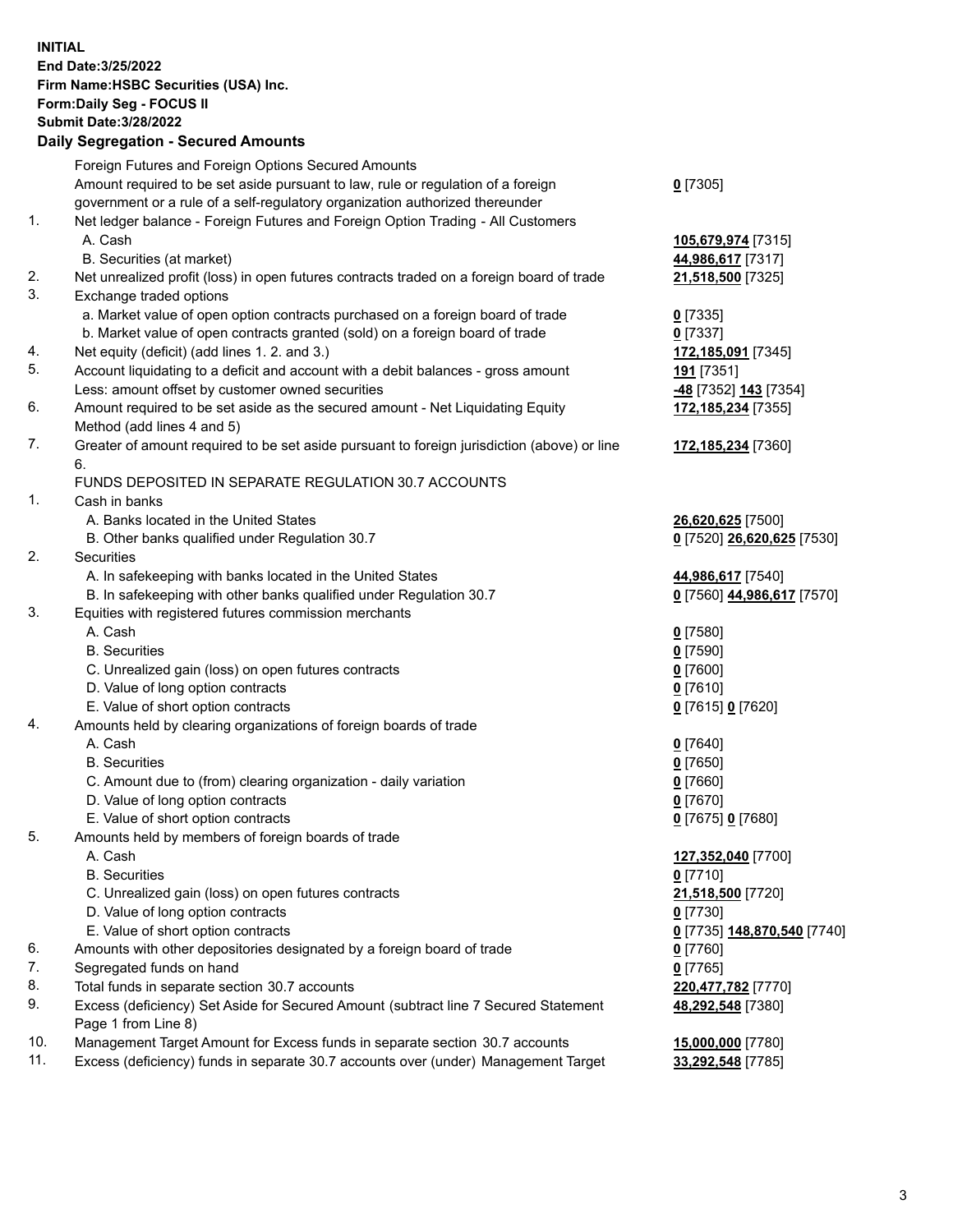**INITIAL End Date:3/25/2022 Firm Name:HSBC Securities (USA) Inc. Form:Daily Seg - FOCUS II Submit Date:3/28/2022 Daily Segregation - Segregation Statement** SEGREGATION REQUIREMENTS(Section 4d(2) of the CEAct) 1. Net ledger balance A. Cash **1,862,887,264** [7010] B. Securities (at market) **989,210,316** [7020] 2. Net unrealized profit (loss) in open futures contracts traded on a contract market **643,330,996** [7030] 3. Exchange traded options A. Add market value of open option contracts purchased on a contract market **4,365,226,402** [7032] B. Deduct market value of open option contracts granted (sold) on a contract market **-915,612,309** [7033] 4. Net equity (deficit) (add lines 1, 2 and 3) **6,945,042,669** [7040] 5. Accounts liquidating to a deficit and accounts with debit balances - gross amount **78,542,367** [7045] Less: amount offset by customer securities **-77,530,882** [7047] **1,011,485** [7050] 6. Amount required to be segregated (add lines 4 and 5) **6,946,054,154** [7060] FUNDS IN SEGREGATED ACCOUNTS 7. Deposited in segregated funds bank accounts A. Cash **9,113,683** [7070] B. Securities representing investments of customers' funds (at market) **0** [7080] C. Securities held for particular customers or option customers in lieu of cash (at market) **74,985,914** [7090] 8. Margins on deposit with derivatives clearing organizations of contract markets A. Cash **2,321,799,929** [7100] B. Securities representing investments of customers' funds (at market) **174,249,517** [7110] C. Securities held for particular customers or option customers in lieu of cash (at market) **836,980,807** [7120] 9. Net settlement from (to) derivatives clearing organizations of contract markets **133,294,787** [7130] 10. Exchange traded options A. Value of open long option contracts **4,365,226,402** [7132] B. Value of open short option contracts **-915,612,309** [7133] 11. Net equities with other FCMs A. Net liquidating equity **269,564** [7140] B. Securities representing investments of customers' funds (at market) **0** [7160] C. Securities held for particular customers or option customers in lieu of cash (at market) **23,164,062** [7170] 12. Segregated funds on hand **54,079,533** [7150] 13. Total amount in segregation (add lines 7 through 12) **7,077,551,889** [7180] 14. Excess (deficiency) funds in segregation (subtract line 6 from line 13) **131,497,735** [7190] 15. Management Target Amount for Excess funds in segregation **110,000,000** [7194] 16. Excess (deficiency) funds in segregation over (under) Management Target Amount **21,497,735** [7198]

Excess